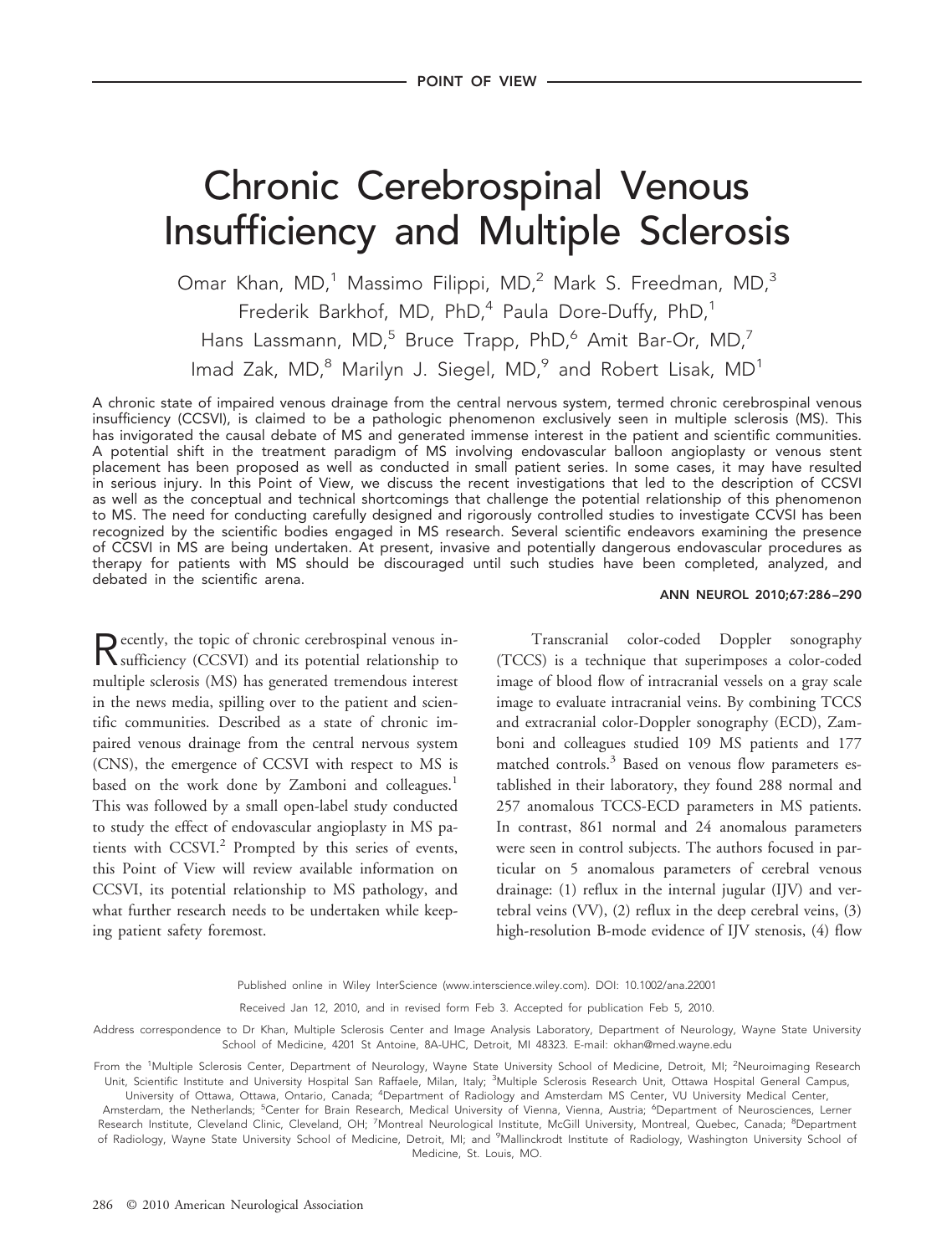not detectable by Doppler in the IJV and/or the VV, and (5) reverted postural control of the main cerebral venous outflow pathways. They claimed that these parameters were not seen in normal subjects, although others have reported IJV valve insufficiency in 29 to 38% of healthy volunteers under pressure-controlled maneuvers.<sup>4,5</sup> In the study by Zamboni and colleagues, $<sup>1</sup>$  the presence of at least</sup> two of these anomalous parameters in a single subject was defined as abnormal. They reported that only MS patients and not controls met the criteria for abnormal extracranial cerebral venous outflow. This observation perfectly overlapped with the diagnosis of MS, with a reported 100% sensitivity, 100% specificity, 100% positive predictive value, and 100% negative predictive value. These findings could reflect spectrum bias, which occurs when a diagnostic test is assessed under sampling conditions that are not clinically representative.<sup>6</sup> Moreover, it is difficult to determine flow in the deep cerebral veins using ultrasound because the angle of insonation is  $>60^{\circ}$ . There is also the potential of interference arising from the pulsation signal of the posterior communicating artery located adjacent to the draining jugular sinuses. In a separate study by Zamboni and colleagues, 65 MS patients and 235 controls underwent TCCS-ECD.<sup>1</sup> Whereas the technician and the interpreting physician were blinded to the diagnosis, it is not clear whether the performing sonographer was blinded to the diagnosis. The authors report that they were able to separate 100% of MS patients from controls. All 65 MS patients, as part of a nonblinded substudy, underwent selective catheterization of the IJV and azygous veins (AV).<sup>1</sup> They found that IJV and AV were stenosed in 91% and 86% of the patients, respectively. More recently, percutaneous transluminal angioplasty was performed in these 65 MS patients, who were then followed for up to  $18$  months.<sup>2</sup> During this period, it was determined that some of the clinical outcomes were improved, mostly in the relapsing-remitting MS cohort (35/65). However, the small sample size, lack of controls, unblinded neurologic evaluations, significant restenoses of 47% of IJV, and inconsistent magnetic resonance imaging (MRI) protocols limit the interpretation of their data. Due to high restenosis rate, they suggested that a "logical alternative would be stent insertion."2 Furthermore, all patients remained on their disease-modifying therapies, making any interpretation of "efficacy" even more tenuous. In a separate publication, the same investigators imply that CCSVI causes venous reflux leading to iron buildup in the brain, which may be a primary event in the MS disease pathology, triggering subsequent inflammatory injury to the  $CNS<sup>7</sup>$ . The potential role of increased iron deposition and iron-mediated injury to the

CNS is not exclusive to MS and is well-documented in many neurological disorders, particularly neurodegenerative diseases.<sup>8,9</sup> Yet CCSVI was never observed in the "other neurologic disease" controls studied by Zamboni and colleagues, which included Alzheimer's disease, Parkinson's disease, and amyotrophic lateral sclerosis.<sup>1</sup>

The results reported by Zamboni and colleagues have raised many questions regarding the cause of MS, and how it may be treated based on the theory of CCSVI. This necessitates carefully conducted and dispassionate research exploring the possibility that CCSVI might indeed contribute to the pathogenesis of MS. The intracranial venous return has not been routinely investigated by TCCS in the normal population. The work done by Zamboni and colleagues, $<sup>1</sup>$  although innovative, is limited</sup> by the lack of discussion of TCCS technique and the absence of a reference standard, such as MRI, for intracranial vascular evaluation. The vessels evaluated by Zamboni and colleagues included the extracerebral veins (VV and IJV) and at least one of the deep cerebral veins (basal vein of Rosenthal, great vein of Galen, or internal cerebral veins). This approach introduces variation into the results, because ideally, all 3 deep cerebral veins should have been examined. In a prior study by the same investigators, they noted that the main parameters of TCCS investigation of the intracranial veins are the flow parameters, such as flow direction, flow velocity, and resistive index.<sup>10</sup> However, these parameters do not appear to have been evaluated in their CCSVI study in MS patients.<sup>1</sup> Lack of MRI for examining the intracranial vessels and lesion distribution did not allow the evaluation of the plaques' topography with the refluxing veins. These limitations necessitate a more cautious interpretation of their findings. It also makes the robustness of this approach to investigate intracranial venous return unclear.

Several well-known features of MS, including the autoimmune nature of the disease involving complex Tand B-cell–mediated responses, $11$  challenge CCSVI as the etiology of MS or as contributing to the disease pathophysiology. Is the presence of cranial venous outflow stenosis and formation of substitute venous circulation circles, largely a phenomenon observed in women, as nearly two-thirds of the MS patients are women?<sup>12</sup> Interestingly, most other systemic autoimmune diseases also show greater prevalence in women than men, although stagnant venous outflow may not be germane to the known pathology of those diseases such as lupus and rheumatoid arthritis.<sup>13</sup> Being a vascular phenomenon, it would be logical to expect a chronically stagnant venous flow from the CNS only to get worse and more prevalent over time. Yet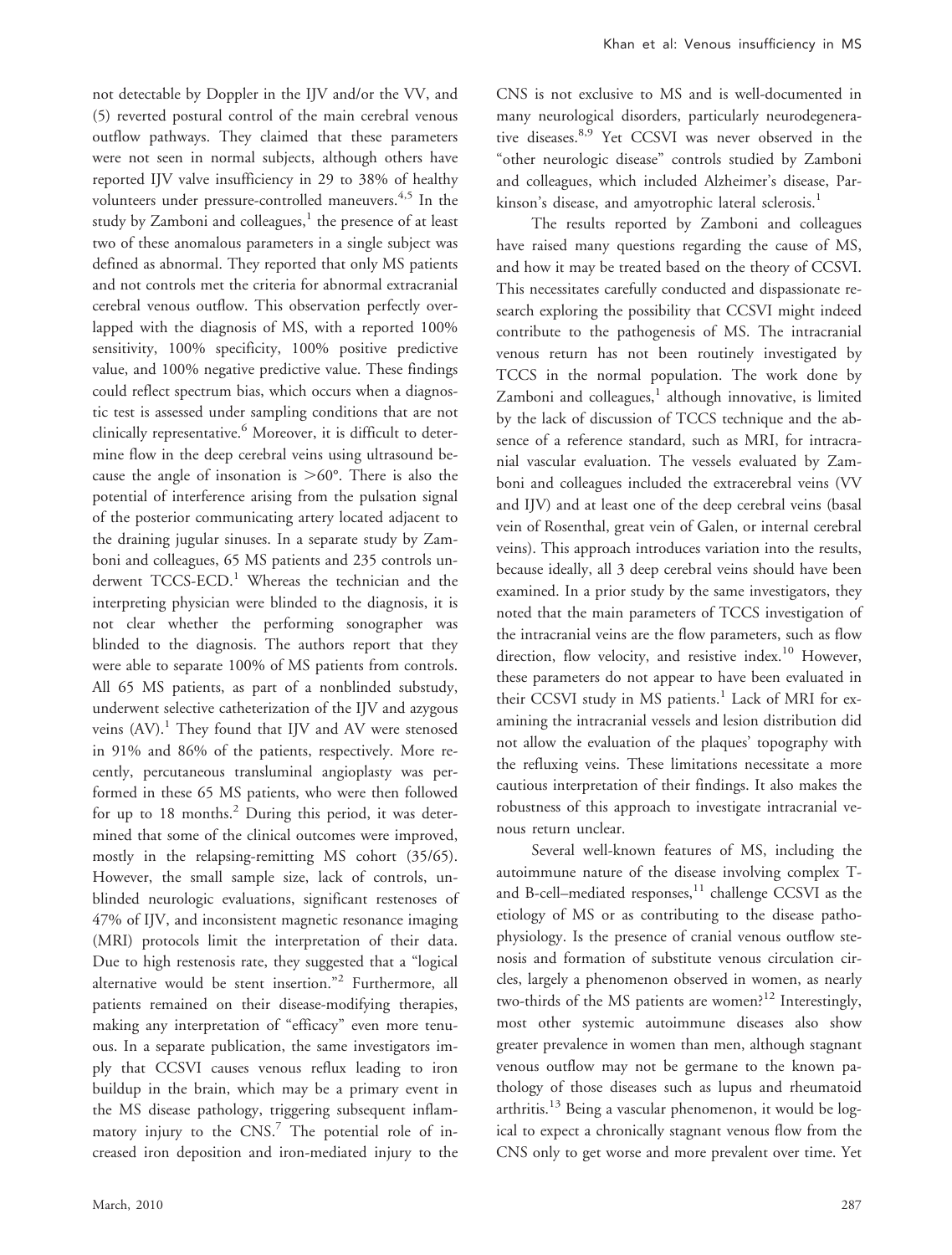the incidence of MS becomes rare at age 50 years and older.14

Several genetic susceptibility factors for MS have been identified, including major histocompatibility complex (MHC) and non-MHC loci.<sup>15</sup> The presence of HLA-DR2 increases the risk of developing MS and other autoimmune disorders, primarily through association with T-cell–mediated responses.16,17 However, there are no data to suggest how these allelic expressions may alter cerebrospinal venous flow, if that is hypothesized to be the underlying pathology leading to the development of MS. It is also well known that genetic predisposition alone cannot explain the significant differences in risk among people of common ancestry who migrate to areas of high or low MS prevalence.<sup>18</sup> The geographic distribution of MS and the resultant change in risk among migrant populations provide strong evidence in support of environmental risk factors for developing MS.<sup>19,20</sup> Data related to sunlight exposure in association with low vitamin D level and immune response to Epstein-Barr virus infection are associated with a higher risk of developing MS in the pediatric clinically isolated syndrome (CIS) population, challenging the hypothesis that MS is more likely to be a consequence of venous stasis.<sup>21,22</sup> Several lines of evidence suggest that MS pathogenesis includes an environmental trigger that first primes the immune system and then initiates an immune response to unknown CNS antigens, including myelin antigens. $23,24$  However, currently there is no precedence for reduced venous drainage and induction of an organ-specific immune response. Other histopathologic studies have shown early loss of oligodendrocytes in active MS lesions and the absence of lymphocytes in the perivascular spaces as key features of MS pathology.25 The contribution of CCSVI to this observation is also unclear.

Venous occlusion secondary to flow disturbances is characterized by hemorrhagic and ischemic infarctions, and edema associated with increased intracranial pressure.<sup>26</sup> These features are not typically seen in the brain or spinal cord of MS patients. Furthermore, the widespread primary demyelination, characteristic for both white and gray matter lesions in MS patients, $27$  is not present in conditions of acute or chronic venous brain disease. However, more subtle chronic alterations of venous blood flow could theoretically augment tissue injury in MS. A disturbance of venous outflow may increase pressure within the venous drainage pathways. This is likely to facilitate the exit of inflammatory cells from the venous circulation to gain entry into the CNS, and amplify perivenous inflammation. However, it was recently shown that in the late stages of MS, inflammation may

die out and decline to levels seen in age-matched controls.28 This would not be the case if impaired venous drainage was the primary pathology in MS, because it would be expected to increase with time and age. In CCSVI, the retinal and ophthalmic venous systems that ultimately drain into the internal jugular veins are likely to have impaired venous drainage. Whereas optic neuritis is a common clinical occurrence in MS, venous stasis retinopathy is not. The latter represents the earliest stages of chronic ocular ischemia, characterized by a variety of retinal hemorrhages.29 In contrast, retinal nerve fiber layer atrophy is a well-recognized feature of MS.<sup>30</sup> It would not be logical to disassociate one form of retinal injury from the other, if all are a result of impaired ocular venous drainage.

Also suggested by Zamboni et  $al, 1$  chronic inefficient venous drainage from the azygous vein accounts for the clinical manifestations of spinal cord involvement in MS, that is, recurrent episodes of transverse myelitis and progressive myelopathy. Histopathologic studies show both axonal loss and demyelination in the spinal cord in MS,<sup>31,32</sup> but not the typical features expected from raised intraluminal venous pressure.<sup>26</sup> Furthermore, the venous drainage of the spinal cord is complex and comprised of at least 4 distinct intercommunicating systems: (1) intrinsic small capillary veins, (2) extrinsic veins (including pial, collector, and radicular veins), (3) internal vertebral venous plexus, and (4) external vertebral venous plexus.<sup>33</sup> These venous systems communicate with occipital, basilar, vertebral, intercostal, lumbar, and lateral sacral veins.34 The intramedullary veins drain the spinal cord parenchyma and also participate in extensive transmedullary anastomoses.<sup>35</sup> The lumbar veins also communicate with the inferior vena cava. Cadaver studies have shown that venous reflux through the radicular veins appears to be a physiologic phenomenon, with a regulatory mechanism protecting the spinal cord from high venous pressure.<sup>34</sup> The complex venous drainage system of the spinal cord inherent with extensive protective communicating systems makes chronic venous insufficiency of the azygous vein unlikely to be responsible for the clinical and histopathologic features of spinal cord involvement in MS.

Increased cerebral venous pressure occurs in central venous thrombosis, idiopathic intracranial hypertension, pulmonary hypertension, and chronic obstructive pulmonary disease,  $36 - 38$  yet none of these disorders is associated with MS or poses a risk of developing MS. Interestingly, transient global amnesia is well known to occur in association with jugular venous insufficiency,  $39,40$  but is not a feature of MS. Radical neck dissection is a standard surgical procedure in the management of head and neck can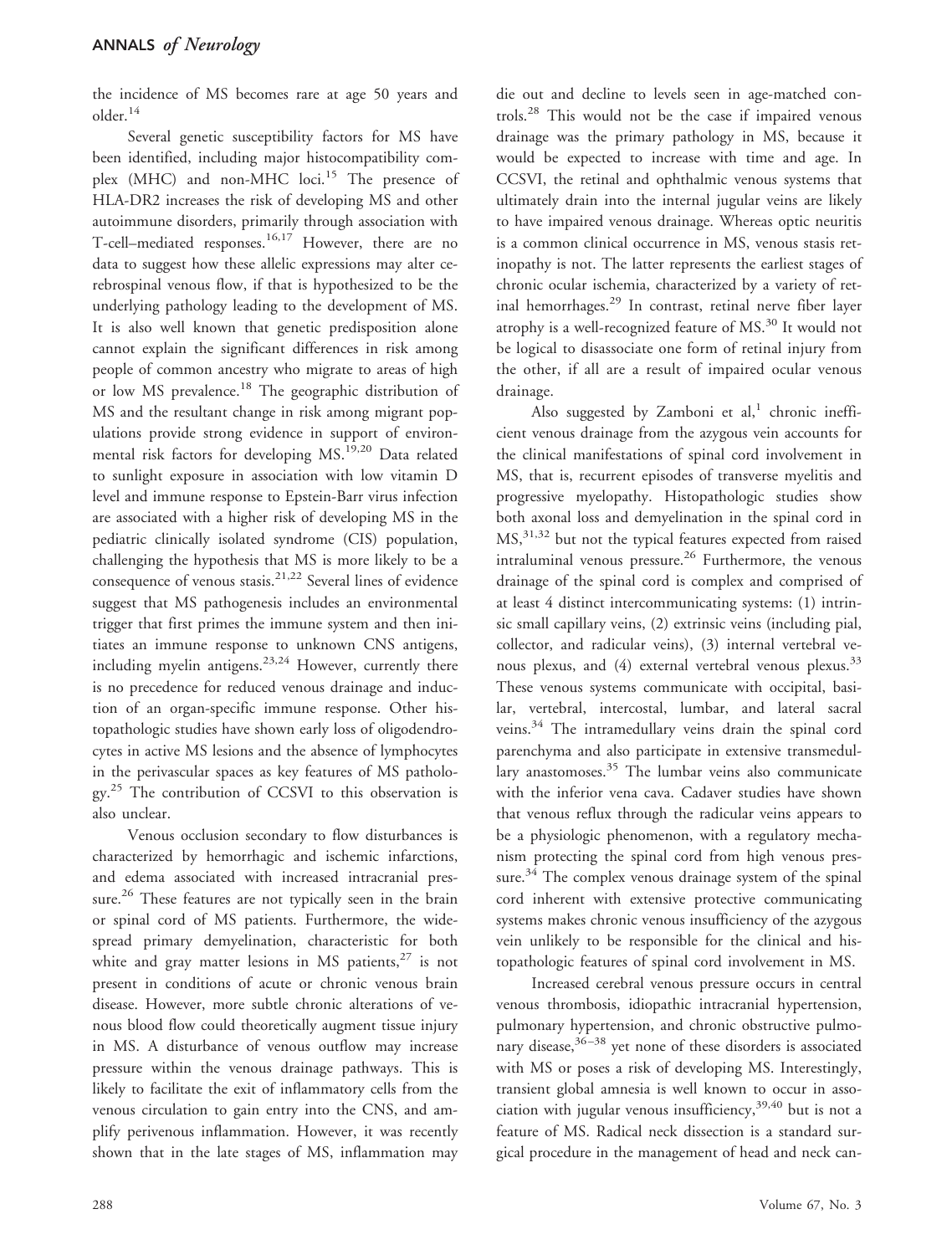cer, which besides extensive malignant and nonmalignant tissue removal, removes all jugular veins and associated lymph nodes en bloc.<sup>41</sup> MS and related inflammatory demyelinating disorders of the CNS have never been reported as complications of radical neck dissection in over a century since the original description of this procedure in 1906.<sup>42</sup> Brain MRI scan obtained several weeks after bilateral internal and external jugular venous ligation did not reveal any lesions or parenchymal abnormalities, <sup>43</sup> and brain MRI scans in the long-term follow-up of patients who have previously undergone radical neck dissection have not shown any pathology suggestive of MS (personal observations, I.Z.). The cerebrospinal venous architecture is a highly complex and evolved system of venous blood flow with numerous variations, collaterals, and even the possibility of a watershed zone separating the periventricular venous drainage from the deep white matter venous flow.<sup>44,45</sup> This raises further questions regarding the results of the study by Zamboni et  $al,^1$  who claim the ability to completely (100%) distinguish MS patients from controls with TCCS-ECD criteria established in their laboratory.

These and many other arguments that challenge the theory of CCSVI proposed by Zamboni and colleagues should lead to a constructive scientific debate. There is also the possibility that the development of venous flow abnormalities may be secondary to other disease processes in MS. This could be partly addressed by examining patients for the presence of CCSVI in the earliest stages of the disease, that is, CIS or children with MS. The role of the autonomic nervous system and the technical variations in the application of transcranial Doppler (TCD) studies as it may apply to MS have to be carefully considered.<sup>46-48</sup> Future TCD studies should involve multiple sites, to overcome the well-known limitations of single site studies, especially in the application and acceptance of abnormal parameters of cerebrospinal venous flow, because there is no published consensus on standardized criteria for normal venous return using ECD-TCCS. Studies employing magnetic resonance venography (MRV) to examine venous stenosis in MS will have to examine both caliber and hemodynamic flow abnormalities, as well as determine the significance of these potential findings. In contrast to studies examining carotid artery stenosis and its clinical significance,<sup>49,50</sup> there are no such data for IJV or AV. Meticulously conducted MRV studies from multiple centers may be needed to provide insight into CCSVI and its potential relationship with MS. The inclusion of a carefully selected control population in these studies cannot be overemphasized. Correlation of CCSVI with the well-established clinical, immunologic, histopathologic, and imaging features of MS needs to be investigated.

It is critical not to compromise patient safety during the conduct of these research endeavors. Anecdotal reports have indicated that endovascular procedures including placement of stents in the IJV have been carried out in MS patients as a clinical treatment procedure, and in some cases have led to serious injury. Potentially fatal outcomes including migration of the venous stent into the heart and perforation of the ascending aorta are uncommon but known complications of venous stent insertions.<sup>51,52</sup> Any invasive endovascular procedures including angioplasty and venous stent placement should be discouraged until there is conclusive evidence to justify their indication in MS.

*We thank Drs Kumar Rajamani, John Kamholz, Scott Millis, Mike Wattjes, Chris Polman, and Sami Harik for their helpful comments and critical review of the manuscript.*

## References

- 1. Zamboni P, Galeotti R, Menegatti E, et al. Chronic cerebrospinal venous insufficiency in patients with multiple sclerosis. J Neurol Neurosurg Psychiatry 2009;80:392–399.
- 2. Zamboni P, Galeotti R, Menegatti E, et al. A prospective openlabel study of endovascular treatment of chronic cerebrospinal venous insufficiency. J Vasc Surg 2009;50:1348 –1358.
- 3. Zamboni P, Menegatti E, Galeotti R, et al. The value of cerebral venous haemodynamics in the assessment of multiple sclerosis. J Neurol Sci 2009;282:21–27.
- 4. Nedelmann M, Eicke BM, Dietrich M. Functional and morphological criteria of internal jugular valve insufficiency as assessed by ultrasound. J Neuroimaging 2005;15:70 –75.
- 5. Akkawi NM, Agosti C, Borroni B, et al. Jugular valve incompetence: a study using air contrast ultrasonography on a general population. J Ultrasound Med 2002;21:747–751.
- 6. Knottnerus J, Buntinx F, eds. The evidence base of clinical diagnosis: theory and methods of diagnostic research. 2nd ed. Hoboken, NJ: Wiley-Blackwell, 2009.
- 7. Singh AV, Zamboni P. Anomalous venous blood flow and iron deposition in multiple sclerosis. J Cereb Blood Flow Metab 2009;29:1867–1878.
- 8. Benarroch EE. Brain iron homeostasis and neurodegenerative disease. Neurology 2009;72:1436 –1440.
- 9. Zecca L, Youdim MB, Riederer P, et al. Iron, brain ageing and neurodegenerative disorders. Nat Rev Neurosci 2004;5:863– 873.
- 10. Menegatti E, Zamboni P. Doppler hemodynamics of cerebral venous return. Curr Neurovasc Res 2008;5:260 –265.
- 11. McFarland HF, Martin R. Multiple sclerosis: a complicated picture of autoimmunity. Nat Immunol 2007;9:913–919.
- 12. Orton SM, Herrera BM, Yee IM, et al. Sex ratio of multiple sclerosis in Canada: a longitudinal study. Lancet Neurol 2006;5:932–936.
- 13. Gleicher N, Barad DH. Gender as risk factor for autoimmune diseases. J Autoimmun 2007;28:1-6.
- 14. Koch-Henriksen N. The Danish Multiple Sclerosis Registry: a 50 year follow-up. Mult Scler 1999;5:293–296.